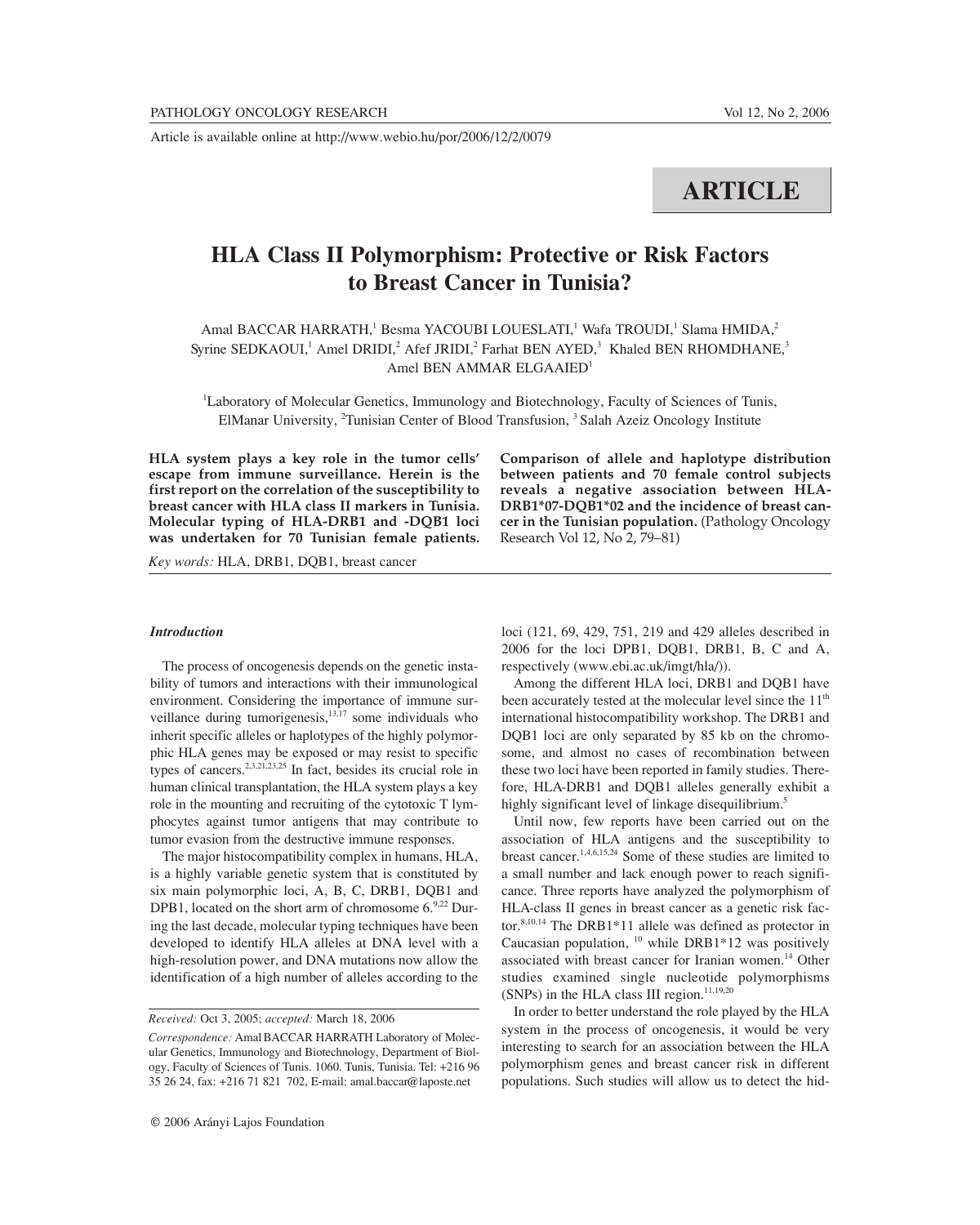den alleles that can be considered as risk factors in breast cancer development.

Our study is a detailed molecular analysis of HLA DQB1, DRB1 alleles and HLA DRB1-DQB1 haplotypes for Tunisian patients with breast cancer and ethnically matched controls.

### *Materials and Methods*

#### *Population samples*

Blood samples were collected from 70 female patients with breast cancer admitted in Salah Azeiz Oncology Institute from April to August, 2001. The age of patients ranged between 27 and 67 years. Seventy healthy female blood donors from the Tunisian Center of Blood Transfusion were considered as a control group. All subjects were unrelated volunteers originated from Tunisia. Five milliliters of venous blood with EDTA, as anticoagulant, were collected from each subject.

## *DNA typing*

Genomic DNA was extracted from peripheral blood according to the method of Maniatis.<sup>18</sup> The second exon of both DRB1 and DQB1 loci and exon 3 of DQB1 were amplified by a polymerase chain reaction (PCR) using specific primers provided by Innolipa kits from Innogenetics (Ref: 80617 and 80337 for DRB1 and DQB1 loci, respectively). The HLA allelic polymorphism of these two loci was then analyzed by RDB hybridization<sup>7,16</sup> using Innolipa kits from Innogenetics (Ref: 80635 and 80336 for DRB1 and DQB1 loci, respectively).

## *Statistical analysis*

HLA-DRB1 and -DQB1 allele and haplotype frequencies were directly estimated by the following equation [f=  $(n/N)x100$ ] where "n" is the number and "N" is the total number of alleles or haplotypes. Allelic and haplotype frequencies in cancer patients and controls were compared using Pearson's  $\chi^2$  test or Fisher's exact test (when the number of subjects in a cell is  $\lt 5$ ). Odds ratios are given with 95% confidence limits. The EPI INFO 6 package program was used for this statistics analysis.

#### *Results*

HLA-DRB1 and -DQB1 typing has been undertaken for 70 patients with breast cancer and 70 healthy matched donors. For the DRB1 loci, the results showed a total of 11 alleles in patients with breast cancer and 12 alleles in the matched controls (*Table 1*). For DQB1 locus only five alleles were found (*Table 2*). No significant correlation with incidence of breast cancer was observed for these two loci.

| Table 1. HLA-DRB1* alleles in breast cancer patients and |  |  |  |
|----------------------------------------------------------|--|--|--|
| normal controls                                          |  |  |  |

| DRB1<br>alleles | Patients<br>$N=70(%)$ | Controls<br>$N=70(%)$ | P value   |
|-----------------|-----------------------|-----------------------|-----------|
|                 |                       |                       |           |
| DRB1*01         | 7(5)                  | 8 (5.71)              | NS        |
| DRB1*03         | 29 (20.71)            | 19 (13.57)            | NS        |
| DRB1*04         | 13 (9.28)             | 17(12.14)             | NS        |
| DRB1*07         | 14 (10)               | 23 (16.42)            | NS        |
| DRB1*08         | 3(2.14)               | 1(0.71)               | NS        |
| DRB1*09         | 1(0.71)               | 0                     | <b>NS</b> |
| <b>DRB1*10</b>  | 4(2.85)               | 1(0.71)               | <b>NS</b> |
| <b>DRB1*11</b>  | 26 (18.57)            | 29 (20.71)            | <b>NS</b> |
| DRB1*12         | 4(2.85)               | 5(3.57)               | <b>NS</b> |
| DRB1*13         | 23 (16.42)            | 15(10.71)             | NS        |
| <b>DRB1*14</b>  | 0                     | 1(0.71)               | NS        |
| DRB1*15         | 16 (11.42)            | 20 (14.28)            | NS        |
| DRB1*16         | 0                     | 1(0.71)               | NS        |

Nominal value for comparison,  $P = 0.05$ ; degree of freedom = 1; NS: not significant

*Table 2***. HLA-DQB1\* alleles in breast cancer patients and normal controls**

| DQB1<br>alleles | Patients<br>$N=70(%)$ | Controls<br>$N=70(%)$ | P value   |
|-----------------|-----------------------|-----------------------|-----------|
| DOB1*02         | 38 (27.14)            | 40 (28.57)            | NS.       |
| DQB1*03         | 46 (31.96)            | 45 (32.14)            | <b>NS</b> |
| DQB1*04         | 5(3.57)               | 6(4.28)               | <b>NS</b> |
| DQB1*05         | 17 (12.14)            | 18 (12.85)            | <b>NS</b> |
| DQB1*06         | 34 (24.28)            | 31(22.14)             | <b>NS</b> |

Nominal value for comparison,  $P = 0.05$ ; degree of freedom = 1; NS: not significant

The results of HLA-DRB1-DQB1 haplotypes are shown in *Table 3*. As indicated, a negative significant association exists between HLA-DRB1\*07-DQB1\*02 haplotype and the occurrence of the disease [9/140 (6.42%) haplotypes in patients, versus  $22/140$  (15.71%) in control group] (P= 0.013; OR= 0.37; 95% confidence interval: 0.15-0.88).

#### *Conclusion*

Our study is the first report on the correlation of the susceptibility to breast cancer with HLA class II markers in Tunisian patients. The results revealed a negative association between HLA-DRB1\*07-DQB1\*02 and the occurrence of breast cancer. This association could be linked to the role of HLA class II molecules in the anti-tumoral response, or explained by linkage disequilibrium between these markers and the susceptibility or protective genes.

In fact, recent research has focused on the functional characteristics and the biological significance of MHC class II gene products in relation to processing and presen-